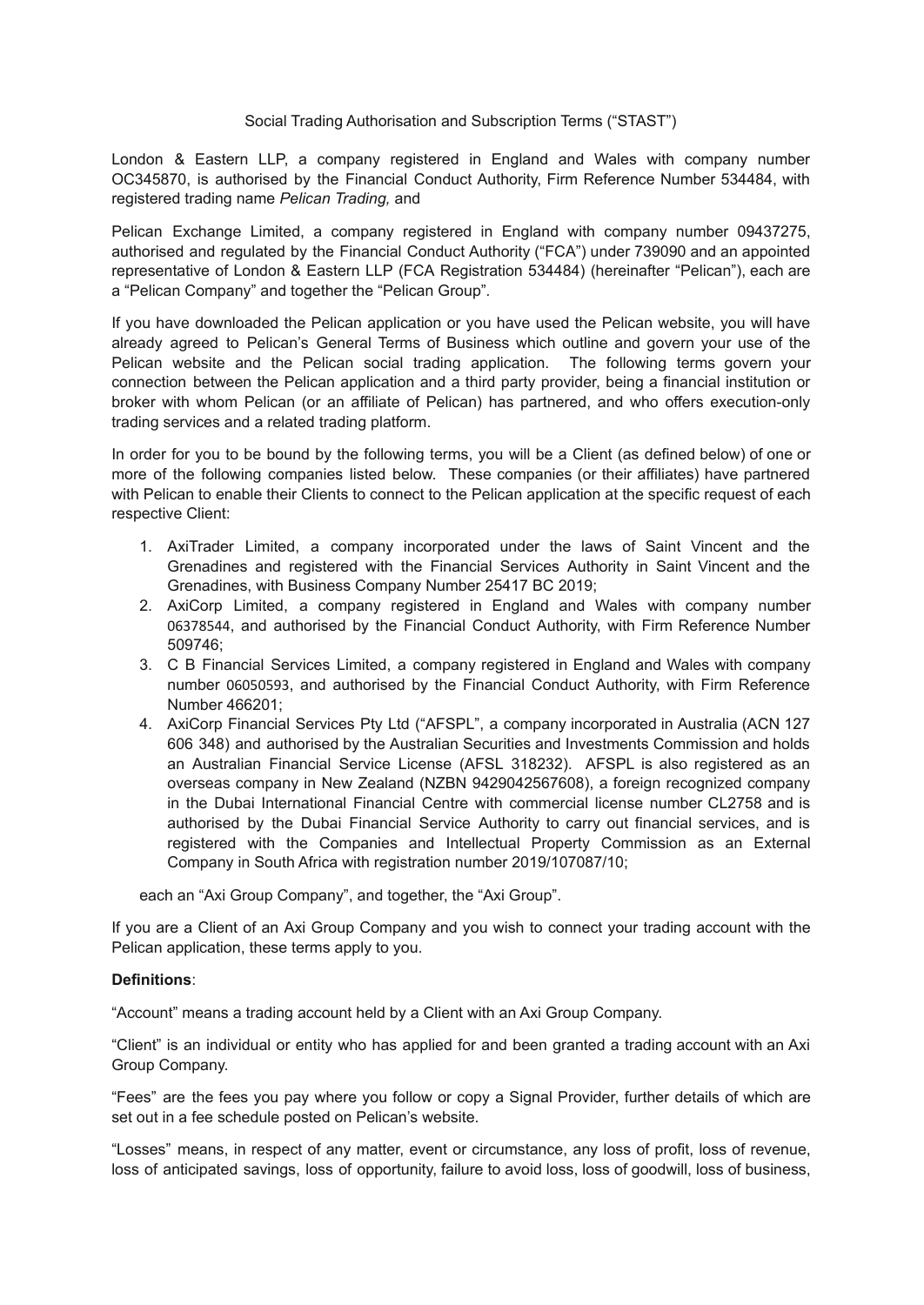loss related to reputational damage, the corruption or loss of data, as well as any incidental, special, punitive or consequential damages caused by any act or omission of the Axi Group under these terms.

"Signal Provider" a trader who the Client has been introduced to or has followed on the Pelican application.

1.1 The Client hereby subscribes to follow the trades of a Signal Provider and agrees to the Fees and any other charges, connection costs or other fees stated in the subscription information provided.

1.2 These terms are personal to the Client and cannot be assigned.

1.3. The Client understands that the Axi Group does not, by implication or otherwise, endorse the operating methods of the Signal Provider, and is not a party to, nor has any control over, the Pelican application. The Client hereby releases the Axi Group from any and all liability to the Client with respect to damages or Losses sustained or alleged to have been sustained as a result of an Axi Group Company following the instructions of a Pelican Company, and/or a Signal Provider, or for any matter arising out of the relationship between the Client and the Signal Provider, and the Client shall indemnify the Axi Group or the relevant Axi Group Company from any and all Losses, damages, liabilities and expenses, of any kind or nature whatsoever, arising therefrom.

1.4. The Client agrees to hold the relevant Axi Group Company harmless and to indemnify it as to any expense, damage or liability sustained by the Client with respect to any and all acts and practices of the Signal Provider.

1.5. An Axi Group Company shall have no liability for following instructions provided to it by a Signal Provider or a Pelican Company, and the Client shall not attempt to hold an Axi Group Company liable for a Signal Provider or the Pelican Group's actions or omissions. The Client understands that the Axi Group, does not, by implication or otherwise, endorse the operating methods of such Signal Provider or Pelican.

1.6. In addition, the relevant Axi Group Company is further authorized and directed to deduct from the Client's account and pay a Pelican Company (who will distribute to the Signal Provider the relevant portion of fees) the amount of all management fees, incentive fees, advisory fees and/or brokerage commissions to be paid to the Signal Provider and/or Pelican once instructed by a Pelican Company. The Client understands that the calculation of such fees and commissions is conducted by Pelican Group in accordance with the terms as agreed between the Client and the Signal Provider at the time the Client chose to follow the Signal Provider.

1.7 Client acknowledges and agrees to any fees and commissions charged by the Signal Provider. No Axi Group Company is an agent or representative of the Signal Provider. The relevant Axi Group Company is merely facilitating the payment of such fees from the Client to the Signal Provider (via Pelican Group) as authorised by the Client.

Any dispute with regards to any fees charged to the Client by the Signal Provider under these terms shall strictly be between the Signal Provider and Client, and no Axi Group Company shall have any liability to either party for the facilitation of payment of such fees.

1.8 Any amounts due to the Signal Provider from the Client shall be charged to the Client at the currency equivalent of the Client's Account base currency.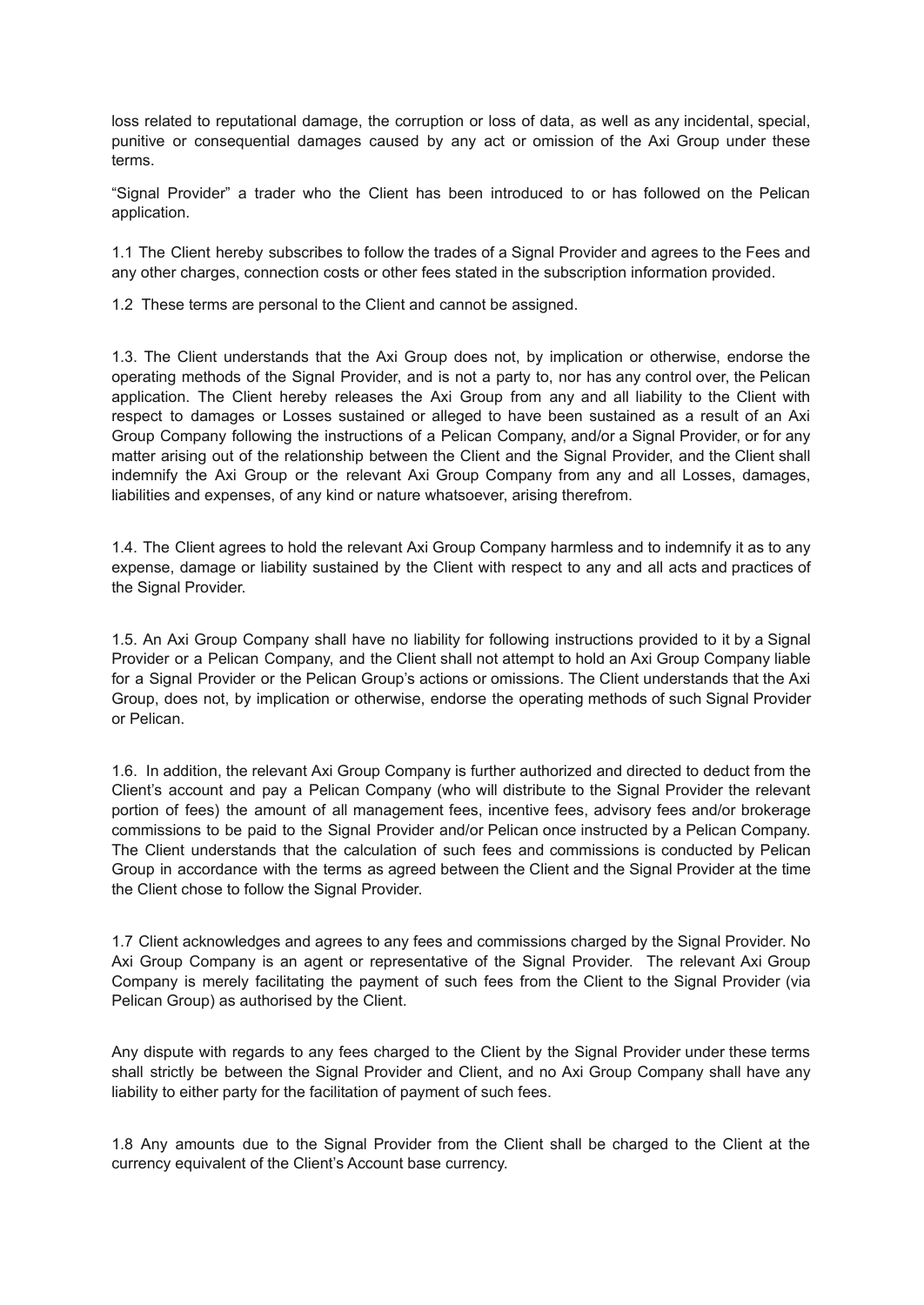1.9 The monthly Fees shall be payable within 21 days (if applicable) from the end of the month to the Signal Provider.

1.10 The Client and the Signal Provider acknowledge that if an Axi Group Company cannot pay the agreed Fees from the Client's Account for any reason whatsoever, the liability to pay such Fees remains the sole liability of the Client. No Axi Group Company shall have any liability for any unfulfilled commitments between the Client and the Signal Provider.

1.11 The Client accepts that the relevant Axi Group Company will pay any Fees owed to a Pelican Company from the Client's Account under these terms until the Client terminates following or copying the Signal Provider.

1.12 For the avoidance of doubt, a Signal Provider has no authority to change a Client's username or password or to add, delete or change any Client or Client Account information, or to have access to or withdraw from a Client Account.

1.13 The Client authorises the relevant Axi Group Company to copy the trading parameters of a Signal Provider in every respect concerning the Client's Account. The Axi Group is authorised, but not required to, conduct further inquiry or seek to confirm authorisation from the Client, or seek further clarification from a Signal Provider, Pelican Group, or the Client regarding any instruction from the Signal Provider or Pelican Group. The Axi Group reserves the right, in its sole discretion, to refuse to honour particular instructions from a Signal Provider or Pelican Group, or to no longer honour instructions or requests for information from a Signal Provider or Pelican Group.

1.14 The Client and Signal Provider acknowledge that all information provided by either of them is subject to verification, and the Client and Signal Provider authorise Pelican Group to verify all information through the use of credit agencies or any other customary or reasonable means.

1.15 The Client acknowledges that its relationship with the Signal Provider and Pelican Group are not promoted by, endorsed by, or is the responsibility of the relevant Axi Group Company. The Axi Group strongly encourages the Client to conduct its own research, due diligence, and take relevant measures to understand and protect itself against all risks. It is the Client's responsibility to read and understand all information that relates to Pelican or the Signal Provider including:

- a) any disclosure document that, at a minimum, provides the Signal Provider's biography, outlines the Signal Provider's investment or trading methodology, discloses the Fees charged by the Signal Provider, and discloses all risks associated with such investment or trading methodology;
- b) where required, confirm Pelican or the Signal Provider has the appropriate authorizations to provide their investment services to you and has never been denied registration, nor has any disciplinary history;
- c) seek independent advice to verify the accuracy of any performance record provided to you by a Signal Provider, and review any contractual terms to be agreed by and between you and any other party.

1.16 The Client agrees to pay the relevant Axi Group Company promptly on demand for any and all losses arising therefrom or debit balance due, where applicable.

1.17 The Client acknowledges, understands and accepts that any and all transactions entered into by copying the trading strategy of a Signal Provider are entered into at the Client's own risk and that